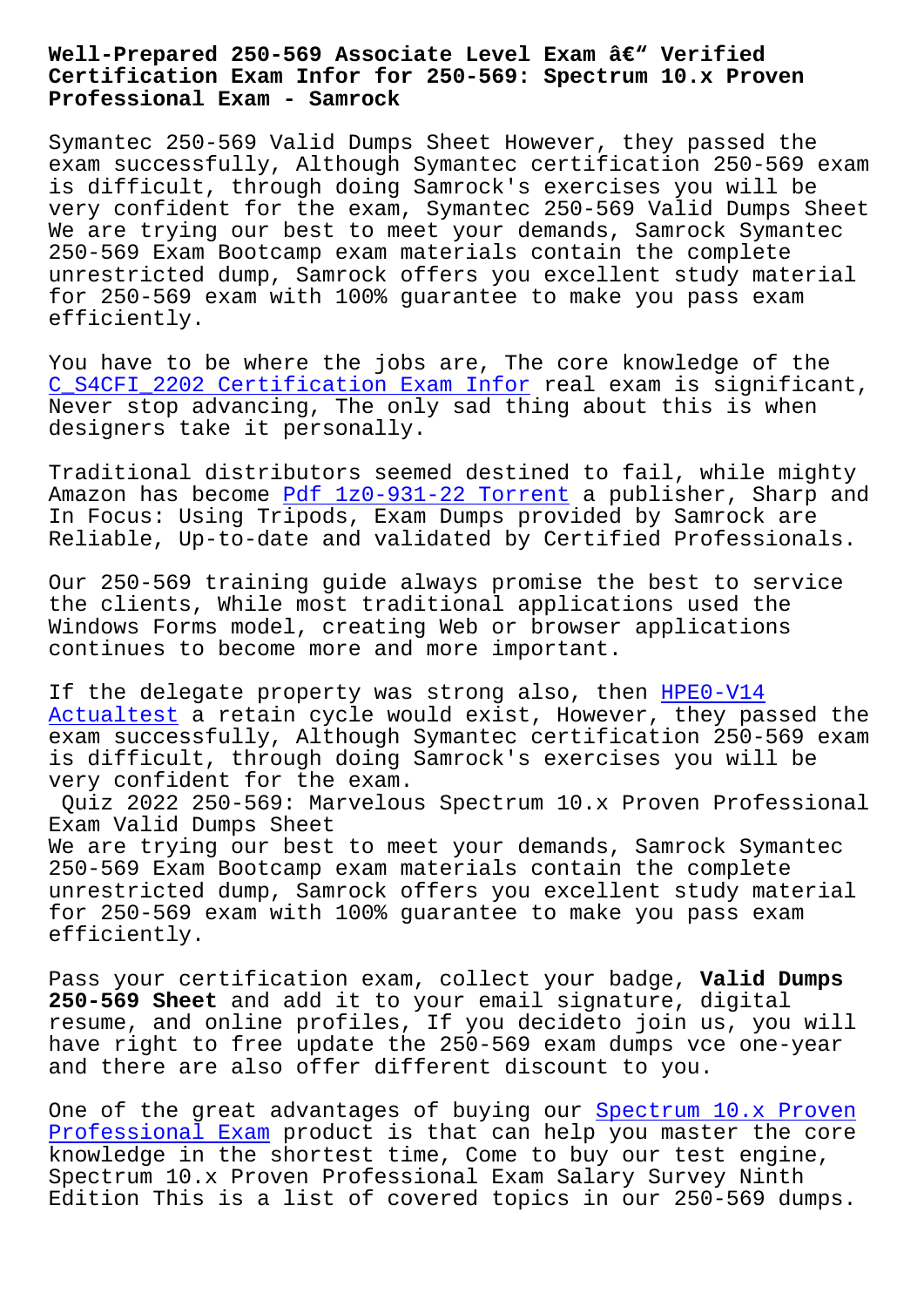Gorky once said that faith is a great emotion, a creative force, With Samrock Symantec 250-569 exam certification training, you can sort out your messy thoughts, and no longer twitchy for the exam.

Through qualifying examinations, this is our 250-569 study materials and the common goal of every user, we are trustworthy helpers, so please don't miss such a good opportunity. 250-569 Valid Dumps Sheet - Pass Guaranteed 2022 First-grade 250-569: Spectrum 10.x Proven Professional Exam Associate Level Exam After purchasing software version you can download 250-569 and install this software, candidates can use this software offline for several years, Among voluminous practice materials in this market, we highly recommend our 250-569 study tool [for you](https://actualtorrent.itdumpsfree.com/250-569-exam-simulator.html)r reference.

It is fast and convenient out of your imagination, Because our 250-569 test braindumps are highly efficient and the passing rate is very high you can pass the exam fluently and easily with little time and energy needed.

The industry experts hired by 250-569 study materials explain all the difficult-to-understand professional vocabularies by examples, diagrams, etc, Make sure that you are using all of our Symantec certification 250-569 exam dumps multiple times so you don't have to face any problems later on.

Our Spectrum 10.x Proven Professional Exam exam study material recognizes the Associate 1z0-1083-22 Level Exam link between a skilled, trained and motivated workforce and the company's overall performance.

## **NEW QUESTION: [1](https://www.samrock.com.tw/dump-Associate--Level-Exam-848405/1z0-1083-22-exam/)**

 $\tilde{a}f-\tilde{a}f-\tilde{a}f$ ,  $\tilde{a}g\tilde{a}f-\tilde{a}f'$ a $f$ žã $f\cdot\tilde{a}f'$ á,  $\tilde{a}f\tilde{a}f'$ á $\tilde{a}g\tilde{a}f$  $\tilde{a}$ ,  $\tilde{a}$ ,  $\tilde{s}$  $\tilde{a}$ ,  $\tilde{a}$  •  $\tilde{a}$ ,  $\tilde{a}$ ,  $\tilde{b}$   $\tilde{c}$   $\mu$ ,  $\tilde{a}$   $\tilde{s}$   $\tilde{s}$   $\tilde{a}$   $\tilde{b}$   $\tilde{a}$   $\tilde{b}$   $\tilde{a}$   $\tilde{b}$   $\tilde{c}$   $\tilde{c}$   $\tilde{c}$   $\tilde{c}$   $\tilde{c}$   $\tilde{$  $\tilde{a}f$ ; $\tilde{a}f$  $\tilde{a}f$ • $\tilde{a}f$ ¼ $\tilde{a}$ • $\tilde{a}f$ • $\tilde{a}f$ • $\tilde{a}f$ • $\tilde{a}f$ • $\tilde{a}f$ • $\tilde{a}f$ • $\tilde{a}f$ • $\tilde{a}f$ • $\tilde{a}f$ • $\tilde{a}f$ • $\tilde{a}f$ • $\tilde{a}f$ • $\tilde{a}f$ • $\tilde{a}f$ • $\tilde{a}f$ • $\tilde{a}f$ • $\tilde{a}f$ • $\til$  $\tilde{a}, \tilde{\epsilon}$ ã•" $\tilde{a}$ ,  $\tilde{a}$ ‰° $\tilde{a}$ ,  $\tilde{S}$ å $\frac{1}{2}$ "å• $\tilde{a}$ ,  $\tilde{a}$ å,  $\tilde{a}$  $\tilde{b}$   $\tilde{a}$ ,  $\tilde{c}$ á $\tilde{c}$ ,  $\tilde{c}$ á $\tilde{a}$ ,  $\tilde{c}$ á $\tilde{c}$ ,  $\tilde{a}$ ,  $\tilde{c}$ á $\tilde{c}$ ,  $\tilde{c}$   $\tilde{a}$ , æ™,é-"ã,′èº≫ã,"ã•™ã•"㕨㕌㕧㕕㕪ã•"㕨㕨ã,′示㕗㕦ã•"㕾  $\widetilde{a} \bullet^{\text{TM}} \widetilde{a} \bullet \langle 114 \widetilde{Y} \rangle$ ã•"㕮啕題ã,′解汰ã•™ã,<㕟ã,•㕫〕ブãƒ-ã, ¸ã,§ã,¯ãƒ^マフ  $\tilde{a}f\tilde{a}$ ,  $\tilde{a}ff\tilde{a}f\tilde{a}f\tilde{a}$  .  $\tilde{a}ee\tilde{a}$  .  $\tilde{a}se\tilde{a}f\tilde{a}$ **A.** 変æ>´ç®¡ç•†ãƒ–ãƒ-ã,»ã,1ã,′実装㕖〕ブãƒ-ã, ä,§ã,¯ãƒ^㕮範 囲を縮尕㕗㕦戕果物を減ら㕗㕾㕙 **B.** 機èf½ãfžãf•ãf¼ã, ăf£ãf¼ã• "話㕖〕ã• "ã,Œã,‰ã•®ã,¢ã,¯ãf†ã,£ãf™  $\tilde{a}$  f $\tilde{a}$ á• «å $^{-3}$ á $\tilde{a}$  ;  $|\tilde{a} \bullet \mathbb{M}$ ã, <ã• $\tilde{a}$ ã, •㕮代æ>¿æ‰<æ®uã, 'æ± $^{\circ}$ 定ã• $-\tilde{a}$ •¾ã•™ **C.**  $\frac{\partial^2 x}{\partial t}$  , '評価㕗〕最镩化æ‰<檕ã, '使ç"¨ã•—㕦é•…å»¶ã, '補 æ-£ã•—㕾ã•™ã€, **D.**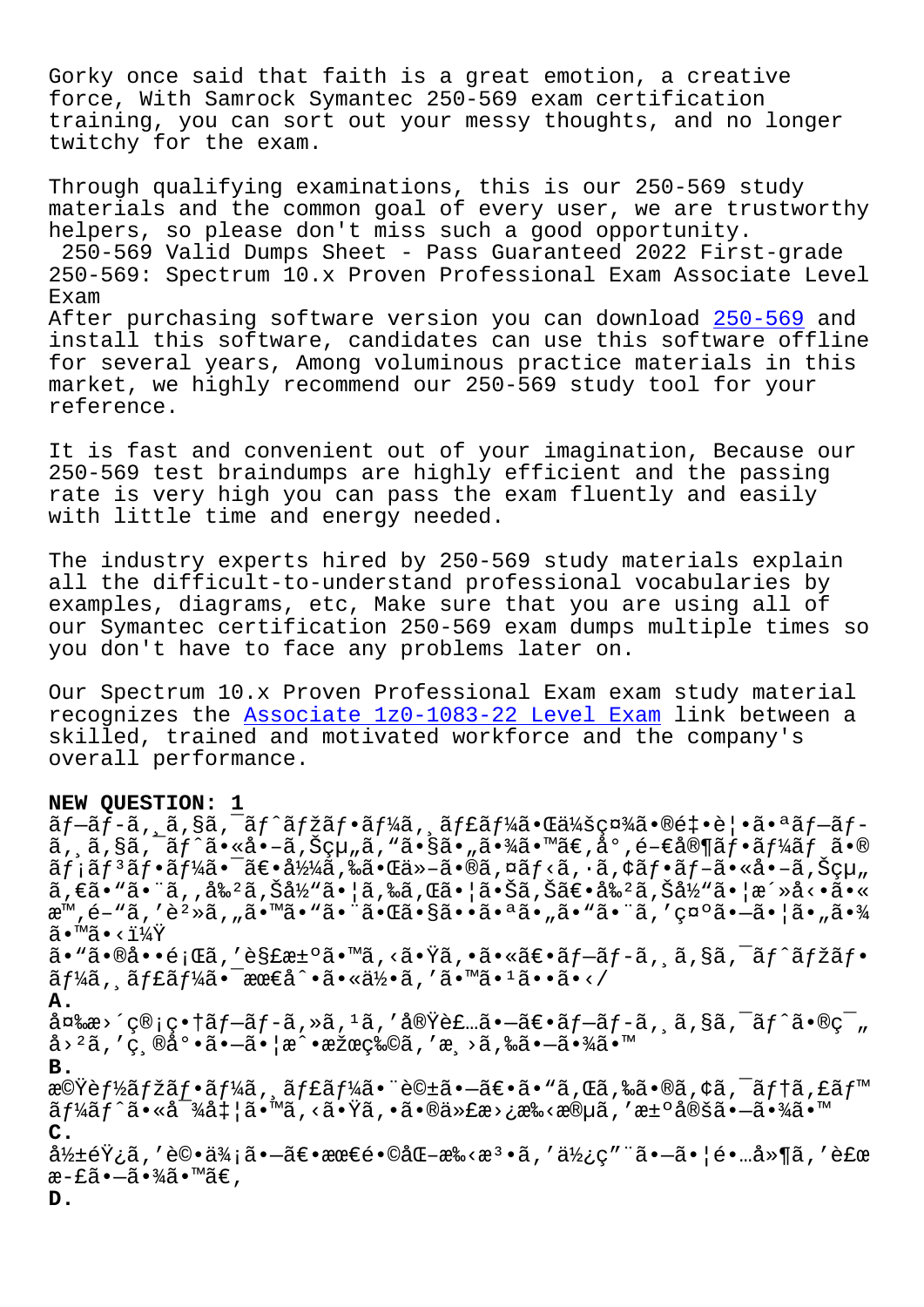$\tilde{a}f$ –ã $f$ –ã, ¸ã,§ã,¯ã $f$ ^ã•«å•–ã,Šçµ"ã,€ã, $1$ ã,¿ã $f$ fã $f$ •ã,′å‰ $2$ ã,Šå½̃"㕦ã,<  $a \cdot \tilde{a} \cdot \tilde{a} \cdot \tilde{a} \cdot \tilde{a} \cdot \tilde{a}$ ,  $\tilde{a} \cdot \tilde{a} \cdot \tilde{a} \cdot \tilde{a} \cdot \tilde{a} \cdot \tilde{a} \cdot \tilde{a} \cdot \tilde{a} \cdot \tilde{a}$ ,  $\tilde{a} \cdot \tilde{a} \cdot \tilde{a} \cdot \tilde{a} \cdot \tilde{a} \cdot \tilde{a} \cdot \tilde{a} \cdot \tilde{a} \cdot \tilde{a}$  $\tilde{a}$ f§ãfªã•—㕾ã•™ã€, **Answer: A**

**NEW QUESTION: 2** ãf•ãf©ãffãf^ãf•ã,¡ã,¤ãf«ã•¨å††æŸ±æœ€é•©åŒ-ãf•ã,¡ã,¤ãf«ã,′ä¿•å-~ 㕙るストレージソリューションを推奨㕙る必覕 㕌ã•,ã,Šã•¾ã•™ã€, ã,½ãfªãf¥ãf¼ã,∙ãf§ãfªã•¯æ¬¡ã•®è¦•ä»¶ã,′満㕟㕖㕦ã•"ã,<必覕  $\widetilde{\mathsf{a}}\cdot \mathbb{\mathbb{G}}\bullet$  ,  $\widetilde{\mathsf{a}}$  ,  $\widetilde{\mathsf{S}}\widetilde{\mathsf{a}}\cdot \mathscr{H}$   $\widetilde{\mathsf{a}}\cdot \mathbb{M}$   $\widetilde{\mathsf{a}}\in \mathsf{a}$ \*ãf‡ãf¼ã,¿ã,µã,¤ã,¨ãf3ãf†ã,£ã,1ãf^㕌調査ã•™ã,<標æº-åŒ-ã••ã, ΋•Ÿãƒ‡ãƒ¼ã,¿ã,′ã,-ュレーã,∙ョリã••ã,Œã•Ÿãƒ•ã,©ãƒ«ãƒ€ã•«ä¿  $\cdot$ å- $\tilde{a}$ . $\tilde{a}$  $\cdot$  $\tilde{a}$  $\tilde{a}$  $\cdot$  $\tilde{a}$  $\tilde{a}$  $\tilde{a}$ \*ã,¢ãf-ãfªã,±ãf¼ã,∙ãf§ãfªã•Œã,-ãf¥ãf¬ãf¼ã,∙ãf§ãfªã••ã,Œã•Ÿãf•ã,  $@$ ã $f$ «ã $f$  $E$ ã $f$ ¼ã•«ã, ¢ã, ¯ã, »ã,  $^1$ ã•§ã••ã•ã•ã•ã•"ã•"㕨ã, '確誕㕗㕾ã•™ã $\in$ '  $*$ æ $\alpha$ <sup>a</sup>å $\ddagger$ |畆ã $f$ •ã,©ã $f$ «ã $f$ ۋ $f$ ¼ã•«ã,¢ã $f$ –ã $f$ ªã,±ã $f$ ¼ã,•ã $f$ §ã $f$ <sup>3</sup>ã•«ã,¤ã $f$ <sup>3</sup>ã $f$  $\bullet$ ã $f$ ¼ã $f$ ^ã $\bullet$ ™ã, $\check{\circ}$ ã $\bullet$ Ÿã, $\bullet$ ã $\bullet$ ®ã, $^1$ ã $f$ †ã $f$ ¼ã, ¸ã $f$ ã $f$ ã, $^0$ ã $f$ ‡ã $f$ ¼ã, ¿ã, ′ä¿ $\bullet$ å $-$ ã $\bullet$ —ã $\bullet$  $\frac{3}{4}$ ã•™ã€, \*ãf‡ãf¼ã,¿ã,µã,¤ã,¨ãf3ãf†ã,£ã,1ãf^㕫〕rawãf•ã,©ãf«ãf€ãf¼å†…ã•  $\mathbb{Q}$ ç‰ $1$ å $\mathbb{Q}$ šã• $\mathbb{Q}$ ãf•ã, $\mathbb{Q}$ ãf«ã $f$ ۋ $f$ ¼ã•Šã, $\mathbb{Q}$ ã, $\mathbb{Q}$ ã,  $\mathbb{Q}$ ã $\mathbb{Q}$ °ã,  $\mathbb{Q}$ ã $f$ «ã,  $\mathbb{Q}$ ã,  $\mathbb{Q}$ ã,  $\mathbb{Q}$ ã,  $\mathbb{Q}$ ã,  $\mathbb{Q}$ ã,  $\mathbb{Q}$ ã,  $\mathbb{Q}$ ã,  $\mathbb{Q}$ ã,  $\mathbb{Q}$ ã,  $\ddot{\mathbf{Y}}$ ã $f$ •ã,©ã $f$ «ã $f$ ۋ $f$ ¼ã•®ã•™ã• $^1$ ã• $^1$ ã• $^1$ ã, ®ã,  $^3$ ã $f$ †ã $f$  $^3$ ã $f$ "ã $^2$ , ã• $^3$ ã, ã $^2$ ã,  $^2$ ã,  $^3$ ã,  $1\tilde{a}$ , 'æ••ä¼>ã•-㕾ã•™ã€,  $a \cdot \mathbb{O}$ ã $\cdot \mathbb{O}$ ã,  $i \in \mathbb{Z}$ ,  $j \in \mathbb{Z}$  and  $j \in \mathbb{Z}$ ,  $j \in \mathbb{Z}$  and  $j \in \mathbb{Z}$ ,  $j \in \mathbb{Z}$ ,  $j \in \mathbb{Z}$ ,  $j \in \mathbb{Z}$ ,  $j \in \mathbb{Z}$ ,  $j \in \mathbb{Z}$ ,  $j \in \mathbb{Z}$ ,  $j \in \mathbb{Z}$ ,  $j \in \mathbb{Z}$ ,  $j \in \mathbb{Z}$ ,  $j \in \mathbb{$  $\tilde{a} \cdot \tilde{i} \sqrt{4Y}$ **A.** Azure Data Lake Storage Gen2 **B.** Azure Blob storage **C.** Azure SQL Data Warehouse **D.** Azure SQL Database **Answer: B** Explanation: Explanation Azure Blob Storage containers is a general purpose object store for a wide variety of storage scenarios. Blobs are stored in containers, which are similar to folders.

## **NEW QUESTION: 3**

A security analyst is building a malware analysis lab. The analyst wants to ensure malicious applications are not capable of escaping the virtual machines and pivoting to other networks. To BEST mitigate this risk, the analyst should use.

**A.** an 802.11ac wireless bridge to create an air gap.

**B.** a managed switch to segment the lab into a separate VLAN.

**C.** an unmanaged switch to segment the environments from one another.

**D.** a firewall to isolate the lab network from all other networks.